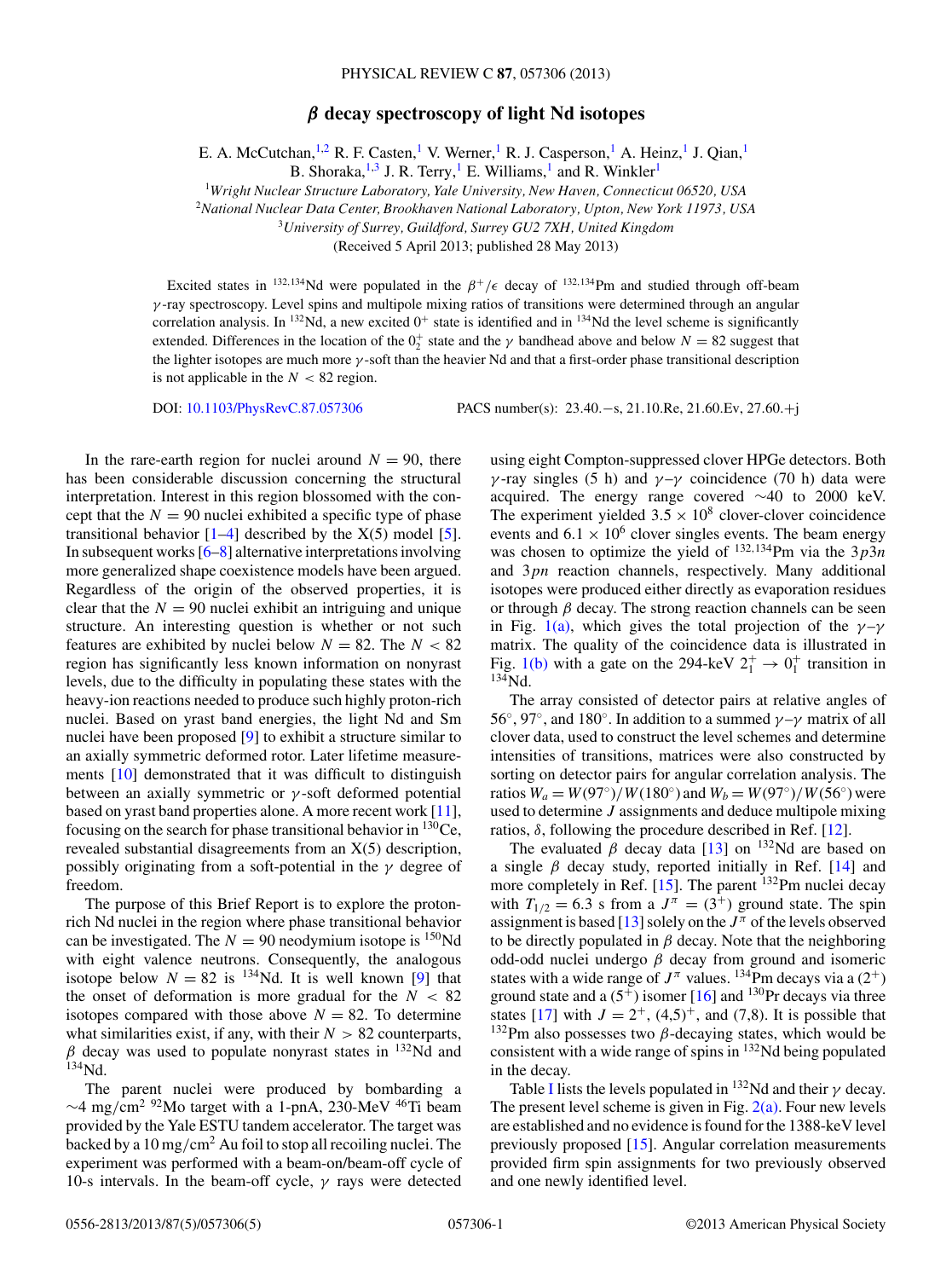<span id="page-1-0"></span>

FIG. 1. (a) Projection of the *γ* –*γ* matrix. Strong peaks observed in the beam-off interval are labeled by the  $\beta$  decay daughter nucleus. (b) Clover-clover coincidence spectrum gated on the 294-keV  $2^+_1 \rightarrow$  $0<sub>1</sub><sup>+</sup>$  transition in <sup>134</sup>Nd. Intense transitions belonging to <sup>134</sup>Nd are labeled by their energy in keV. The *y* scale in (b) is multiplied by 8 for  $E_y > 520$  keV. The 511-keV annihilation line is indicated by an X.

A level at 823 keV is reported [\[13\]](#page-4-0) to decay to the  $2^+_1$  and  $0<sub>1</sub><sup>+</sup>$  states and is tentatively assigned a  $J<sup>\pi</sup>$  of  $2<sup>+</sup>$ . In the present work, angular correlation analysis of the 610-keV  $2^+_2 \rightarrow 2^+_1$ transition confirms the previous spin assignment and indicates that the transition is mainly *E*2, with  $\delta$  < -10. The 823-keV  $2^+_2 \rightarrow 0^+_1$  transition could not be confirmed in the present

TABLE I. Levels populated in <sup>132</sup>Nd and their  $\gamma$  decay.  $I_{\gamma}$ gives the intensity in  $\beta$  decay normalized to the 213-keV  $2_1^+ \rightarrow 0_1^+$ transition. The angular correlation ratios,  $W_a = W(97°)/W(180°)$  and  $W_b = W(97°)/W(56°)$ , were used to determine the mixing ratio  $\delta$  of the transition.

| $J_i^{\pi}$ | $E_i$<br>(keV)         | $E_{\nu}$<br>(keV)        | $I_{\nu}$ | $W_a$              | $W_h$    | δ              |
|-------------|------------------------|---------------------------|-----------|--------------------|----------|----------------|
| $2^+$       | 213.09(5)              | 213.09(5)                 | 100(10)   |                    |          |                |
| $4^+$       | 610.92(6)              | 397.83(5)                 | 8.1(6)    |                    |          |                |
| $2+a$       | 823.38(7)              | 610.29(6)                 | 5.4(4)    | 1.07(8)            | 1.21(7)  | $<-10$         |
| $0+a$       | $873.87(8)^b$          | $660.78(6)$ <sup>c</sup>  | 2.2(2)    | 0.39(4)            | 1.50(13) | E <sub>2</sub> |
|             | $1031.52(9)^b$         | $818.41(8)^c$             | 1.0(1)    |                    |          |                |
|             |                        | $420.62(8)^c$             | 0.43(6)   |                    |          |                |
| $3+a$       | 1117.36(9)             | 904.27(8)                 | 2.6(3)    | $1.38(15)$ 0.99(8) |          | $-8$           |
|             | 1223.6(1) <sup>b</sup> | $612.67(10)$ <sup>c</sup> | 1.1(2)    |                    |          |                |
|             | $1703.6(1)^{b}$        | $1490.6(1)^c$             | 1.2(2)    |                    |          |                |
|             |                        | $1092.7(1)^c$             | 0.8(2)    |                    |          |                |

a Spin assignment from angular correlation analysis.

<sup>b</sup>Level was not previously reported.

<sup>c</sup>γ-ray line was not previously reported.

study due to the presence of a very strong 822-keV transition originating from 132Ce [\[13\]](#page-4-0).

A new level at 873.9 keV is identified in the present work based on a strong, single depopulating transition of 660.8 keV to the  $2^+_1$  state. In the  $\gamma-\gamma$  angle matrices gated on the 213-keV  $2^+_1 \rightarrow 0^+_1$  transition, most transitions show small variation in relative intensities, whereas the relative intensity of the 661-keV transition is significantly enhanced in the 180◦ detector group, as shown in Fig. [3.](#page-2-0) This enhancement is a feature of only a 0–2–0 cascade and a full analysis of the angular correlation data supports a spin assignment of  $0^+$  for the 874-keV level.

A level at 1117 keV was established in *β* decay [\[13\]](#page-4-0) based on a transition to the  $2^+_1$  state and tentatively assigned  $J^{\pi} = 3^{+}$ . The angular correlation of the 904-keV  $3^{+}_{1} \rightarrow 2^{+}_{1}$ transition confirms the  $J = 3$  assignment and indicates that the multipolarity is nearly pure *E*2. In Ref. [\[15\]](#page-4-0) a 294-keV depopulating transition to the  $2^+_2$  state was tentatively placed, with the uncertainty arising from the presence of the very strong 294-keV transition in 134Nd. Our experiment faces the same difficulty and thus we can make no definite conclusion about a 294-keV  $3^+_1 \rightarrow 2^+_2$  transition in <sup>132</sup>Nd.

The  $\beta$  decay studies of <sup>134</sup>Nd include Refs. [\[14,15,18\]](#page-4-0), with the adopted data [\[16\]](#page-4-0) based mainly on Ref. [\[18\]](#page-4-0). The decay of <sup>134</sup>Pm occurs through the (2<sup>+</sup>) ground state ( $T_{1/2}$  ~ 5 s) and a (5<sup>+</sup>) isomer ( $T_{1/2}$  ~ 22 s). Table [II](#page-3-0) lists the levels populated in <sup>134</sup>Nd and their  $\gamma$  decay. The present level scheme for levels populated below 2000 keV is given in Fig. [2\(b\).](#page-2-0) Ten new levels are established in the present work and the decay properties of several levels are revised (see Table [II\)](#page-3-0).

A level at 754 keV was reported in *β* decay [\[16\]](#page-4-0) based on transitions to the  $2^+_1$  and  $0^+_1$  states and tentatively assigned a  $J^{\pi}$  of 2<sup>+</sup>. We confirm the two depopulating transitions, but we find some discrepancy with the reported [\[16\]](#page-4-0) intensities, indicated in Table [II.](#page-3-0) The current branching ratio from the 754-keV level was measured in several different gates on transitions populating the level; each spectrum consistently gave a smaller intensity for the 754-keV *γ* ray compared with the 459-keV *γ* -ray. Angular correlation analysis of the 459–294 cascade yielded  $W_a = 1.01(4)$  and  $W_b = 1.27(4)$ , which are consistent with  $J = 2$  for the level and  $\delta < -15$  for the 459-keV transition.

A level at 1089 keV was reported [\[16\]](#page-4-0) on the basis of two depopulating transitions to the  $2^+_2$  and  $2^+_1$  levels; these are confirmed in the present work. An additional transition of 299.9 keV to the  $4^{\dagger}_{1}$  level is newly identified. The 1089-keV level was tentatively assigned  $J^{\pi} = 3^{+}$  and proposed as a quasi- $\gamma$  band member [\[16\]](#page-4-0). From the angular correlation analysis,  $W_a = 0.995(36)$  and  $W_b = 0.948(22)$  is obtained for the 795-keV transition and  $W_a = 1.40(12)$  and  $W_b$  $= 1.07(8)$  is obtained for the 335-keV transition. This confirms the *J* = 3 assignment to the level and gives  $\delta = -3^{-2}_{+1}$  for the 795-keV transition and two possible mixing ratios,  $\delta < -25$ or  $\delta = 0.25(2)$ , for the 335-keV transition.

Figure [4](#page-2-0) compares the low-lying states of  $^{132}$ Nd to those in the isotone <sup>130</sup>Ce and the  $N = 90$  nucleus <sup>150</sup>Nd. The  $R_{4/2} = E(4_1^+)/E(2_1^+)$  values are very similar: 2.80, 2.87, and  $2.93$  for  $130$ Ce,  $132$ Nd and  $150$ Nd, respectively; all are close to the X(5) value of 2.91. Note that the  $R_{4/2}$  value of <sup>134</sup>Nd is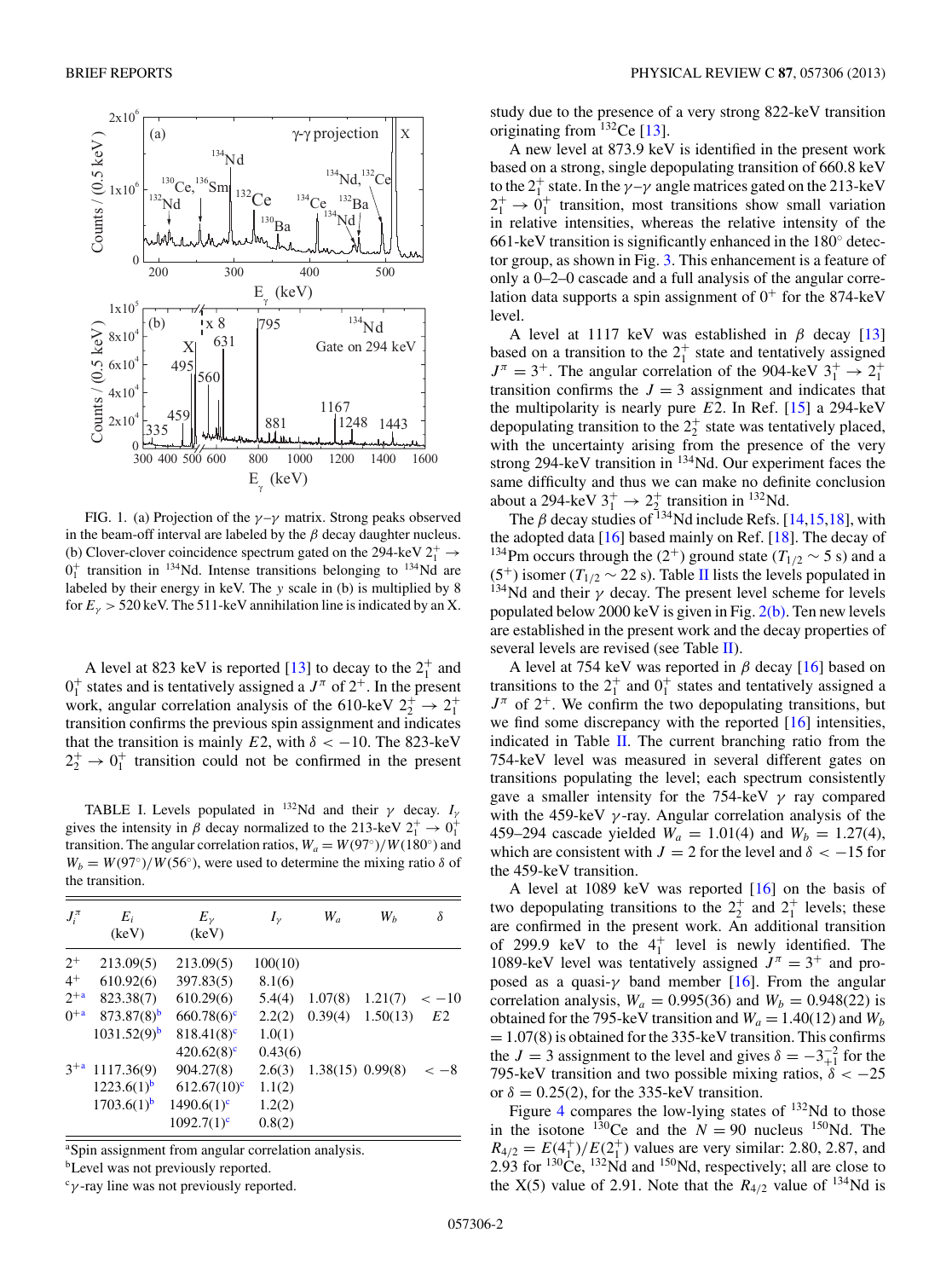<span id="page-2-0"></span>

FIG. 2. Partial level schemes of (a) <sup>132</sup>Nd and (b)<sup>134</sup>Nd populated in the  $\beta^+/\epsilon$  decay of <sup>132</sup>Pm and <sup>134</sup>Pm, respectively. Levels are labeled by their energy in keV.  $\gamma$ -ray transitions are labeled by their energy in keV and relative intensities (in italics), normalized to the  $2^+_1 \rightarrow 0^+_1$ transition in each nucleus. For  $^{134}$ Nd, only levels up to 2 MeV are presented.

2.68, reflecting the more gradual onset of collectivity below compared with above  $N = 82$ , where  $R_{4/2}$  changes more abruptly from 2.49 in <sup>148</sup>Nd. A near degeneracy of the  $0^+_2$ state with the  $6^+$  member of the yrast band is taken as a signature of the  $X(5)$  model. From Fig. 4, it is clear that such a feature is exhibited by <sup>150</sup>Nd. In the  $N = 72$  isotones, however, the  $0_2^+$  level in <sup>130</sup>Ce and the new  $0_2^+$  level in <sup>132</sup>Nd are depressed, relative to the  $6^+$  state, suggesting basic structural differences compared with the *N >* 82 neodymium isotopes.



FIG. 3. Evidence for an excited  $0^+$  state in  $^{132}$ Nd. Spectra are gated on the 213-keV  $2^+_1 \rightarrow 0^+_1$  transition showing the relative intensities of the 610- and 661-keV transitions in the (a) 180◦ and (b) 56◦ detector groups. The 610-keV transition results from a 2–2–0 cascade, while the 640-keV transition in  $^{134}$ Ce is from a 5–4–(4)–2 cascade.

Furthermore, one can see that the location of the  $\gamma$  band differs significantly when comparing the isotopes above and below  $N = 82$ . In <sup>150</sup>Nd, the *γ* band lies quite high in excitation energy, with  $R_{2\gamma} = E(2^{+}_{\gamma})/E(2^{+}_{1}) = 8.2$ . This is consistent with the concept underlying the  $X(5)$  model, which takes an axially symmetric potential in  $\gamma$  centered around  $\gamma = 0$ . The  $N = 72$  isotones of both Nd and Ce, however, have  $R_{2\nu}$  values between 3 and 4, which indicates considerable  $\gamma$ -softness in their potential. Based on the energies of the two basic nonyrast levels,  $0^+_2$  and  $2^+_7$ , X(5) behavior in this region below  $N = 82$ can be ruled out.

In conclusion, levels in 132Nd and 134Nd have been studied following their population in  $\beta^+/\epsilon$  decay. In <sup>132</sup>Nd, a new excited  $0^+$  level is identified and in  $^{134}$ Nd the level scheme is extended. The yrast band levels of <sup>132</sup>Nd are similar to those of the  $N = 90$  nucleus <sup>150</sup>Nd and to the predictions of the  $X(5)$ model. However, the newly identified first excited  $0^+$  level and the firmly identified  $2^+$   $\gamma$  bandhead are found to be lower in energy compared with  $150$ Nd and the  $X(5)$  model, pointing to



FIG. 4. (Color online) Comparison of low-lying levels in (a)  $130$ Ce, (b)  $132$ Nd, and (c)  $150$ Nd. Energies are normalized to the first  $2_1^+$  level energy in each nucleus.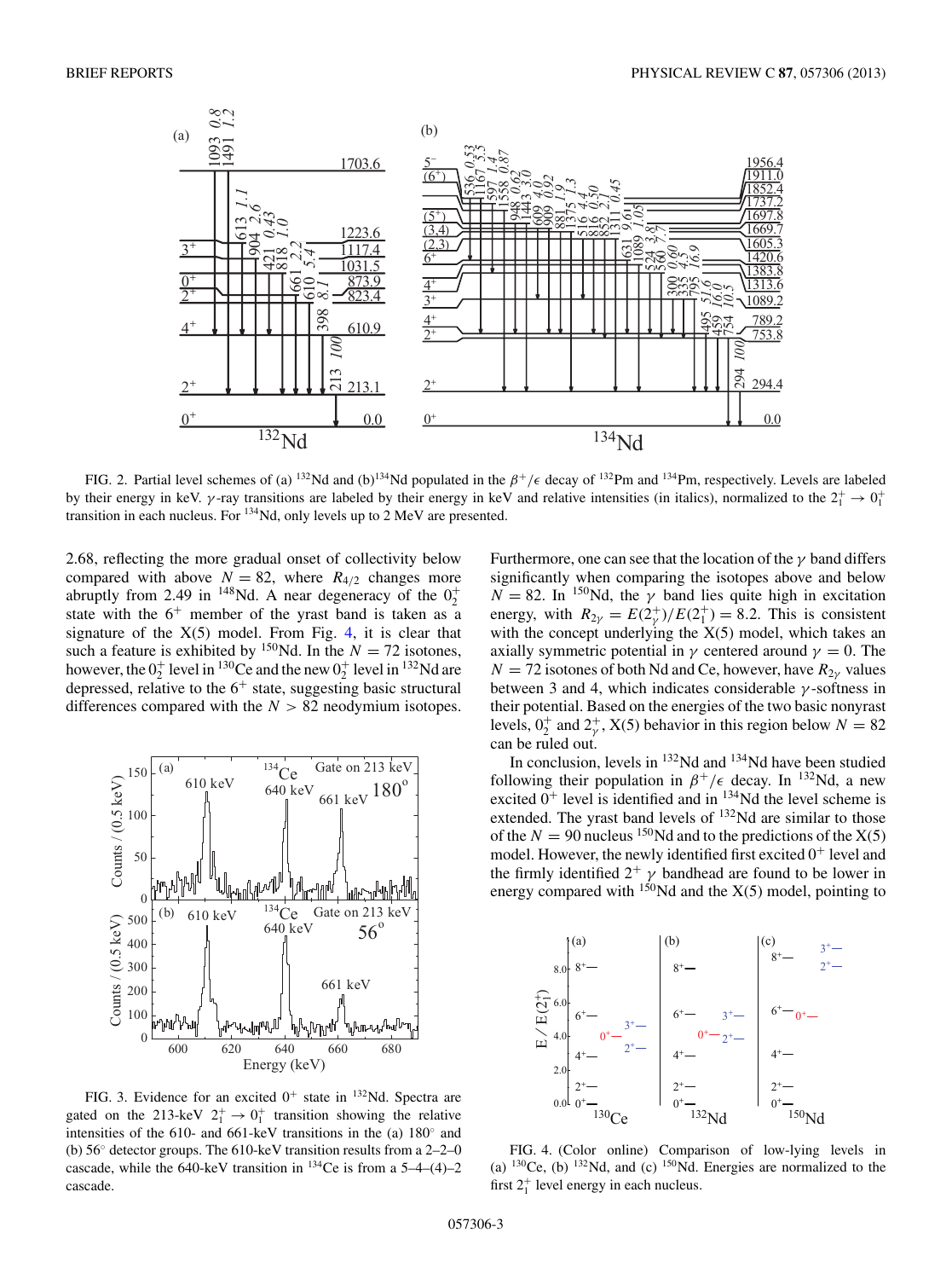| $J_i^{\pi}$ | $E_i$<br>(keV)            | $E_{\gamma}$<br>(keV)     | $I_\gamma$ | $\boldsymbol{B}$ | $B_{lit}$ <sup>a</sup> |
|-------------|---------------------------|---------------------------|------------|------------------|------------------------|
| $2^+$       | 294.36(5)                 | 294.36(5)                 | 100(5)     | 100(5)           | 100(5)                 |
| $2^{+b}$    | 753.78(6)                 | 753.81(6)                 | 10.5(5)    | 66(3)            | 111                    |
|             |                           | 459.39(5)                 | 16.0(10)   | 100(6)           | 100                    |
| $4^+$       | 789.24(6)                 | 494.88(5)                 | 51.6(26)   | 100(5)           | 100                    |
| $3^{+b}$    | 1089.16(5)                | 794.83(6)                 | 16.9(12)   | 100(7)           | 100(12)                |
|             |                           | 335.38(7)                 | 4.5(3)     | 27(2)            | 29(9)                  |
|             |                           | $299.9(1)$ <sup>c</sup>   | 0.60(10)   | 3.6(6)           |                        |
| $4^{+b}$    | 1313.56(8)                | [1019]                    | ${<}0.3$   | $<$ 4            |                        |
|             |                           | 559.76(8)                 | 7.7(6)     | 100(8)           | 100(8)                 |
|             |                           | 524.34(9)                 | 3.8(3)     | 49(4)            | 65(8)                  |
|             | $1383.78(9)^d$            | $1089.42(8)$ <sup>c</sup> | 1.05(12)   | 100(11)          |                        |
| $6+$        | 1420.56(7)                | 631.32(6)                 | 9.6(7)     | 100(7)           | 100                    |
| $(2,3)^{b}$ | 1605.28(8)                | $1310.9(1)$ <sup>c</sup>  | 0.45(5)    | 10.2(11)         |                        |
|             |                           | 851.53(8)                 | 2.1(1)     | 48(2)            | 34(7)                  |
|             |                           | $816.0(1)$ <sup>c</sup>   | 0.50(8)    | 11.4(18)         |                        |
|             |                           | 516.11(9)                 | 4.4(3)     | 100(7)           | 100(14)                |
| $(3,4)^{b}$ | $1669.71(9)$ <sup>e</sup> | $1375.3(1)$ <sup>c</sup>  | 1.3(2)     | 68(10)           |                        |
|             |                           | 880.51(7)                 | 1.9(2)     | 100(11)          |                        |
| $(5^{+})$   | 1697.79(9)                | $908.6(1)^c$              | 0.92(7)    | 23(2)            |                        |
|             |                           | 608.60(8)                 | 4.0(2)     | 100(5)           | 100                    |
|             | $1737.21(9)^f$            | $1442.8(1)$ <sup>g</sup>  | 3.0(2)     | 100(7)           |                        |
|             |                           | $947.97(8)^c$             | 0.62(6)    | 21(2)            |                        |
|             | $1852.4(1)^f$             | $1558.1(1)^c$             | 0.87(9)    | 100(10)          |                        |
| $(6^{+})$   | 1910.97(9)                | 597.41(8)                 | 1.4(2)     | 100(14)          | 100(10)                |
| $(5^{-})$   | 1956.4(1)                 | 1167.19(9)                | 5.5(4)     | 100(7)           | 100                    |
|             |                           | 535.8 $(1)^c$             | 0.53(5)    | 9.6(9)           |                        |
|             | 2036.85(10)               | 1247.6(1)                 | 3.0(2)     | 100(7)           | 100                    |
|             | $2086.3(1)^f$             | $1791.9(1)^c$             | 1.0(1)     | 100(10)          |                        |
|             | $2106.8(1)^f$             | $793.2(1)$ <sup>c</sup>   | 0.37(5)    | 100(14)          |                        |
|             |                           | $686.27(9)$ <sup>c</sup>  | 0.31(5)    | 84(14)           |                        |
|             | $2328.96(13)^f$           | $1539.7(1)$ <sup>c</sup>  | 0.65(8)    | 81(10)           |                        |
|             |                           | $1239.8(1)^c$             | 0.80(8)    | 100(10)          |                        |
|             | $2413.57(9)^f$            | $993.01(8)^c$             | 0.97(11)   | 100(11)          |                        |
|             | $2430.6(1)^f$             | $1641.5(2)^c$             | 0.77(7)    | 100(9)           |                        |
|             |                           | $1009.85(15)^c$           | 0.17(3)    | 22(4)            |                        |
|             | $2495.9(1)^f$             | $1706.7(1)^c$             | 1.04(13)   | 100(13)          |                        |
|             | $2543.9(2)^f$             | $1754.7(2)^c$             | 0.37(6)    | 100(16)          |                        |
|             |                           | $1230.3(2)^{c}$           | 0.32(7)    | 86(19)           |                        |
|             | $2567.5(1)^f$             | $1778.3(1)$ <sup>c</sup>  | 0.74(9)    | 100(12)          |                        |
|             | $2610.7(1)^f$             | $1821.4(1)$ <sup>c</sup>  | 0.55(7)    | 100(13)          |                        |

<span id="page-3-0"></span>

| TABLE II. Levels populated in <sup>134</sup> Nd and their $\gamma$ decay. $I_{\gamma}$ gives the intensity in $\beta$ decay normalized to the 294-keV $2^{+}_{1} \rightarrow 0^{+}_{1}$ transition, |  |
|-----------------------------------------------------------------------------------------------------------------------------------------------------------------------------------------------------|--|
| while $B$ gives the relative intensity from each level, normalized to the strongest branch.                                                                                                         |  |

<sup>a</sup>From the adopted  $\gamma$  data of Ref. [16].

<sup>b</sup>Spin assignment from angular correlation analysis.

 $\mathbf{r}$   $\gamma$ -ray line was not previously reported.

<sup>d</sup>A level at 1384 keV was proposed in Ref. [18] based on depopulating transitions of 594.7 and 1384.0 keV. In the present work we find no evidence for these transitions; however, a 1089-keV transition in coincidence with only the 294.4-keV transition supports a level at 1384 keV. <sup>e</sup>In Ref. [18] a 1669.4-keV level depopulated by a 1375.0-keV  $\gamma$  ray is reported while in Ref. [15] a 1671.3-keV level depopulated by a 881.9-keV  $\gamma$  ray is reported. Both  $\gamma$  rays are observed in the present work and their measured energies are consistent with a single level at 1669.7 keV.

<sup>f</sup>Level was not previously reported.

<sup>g</sup>Reported in Ref. [18] as a single depopulating transition from a level at 2232 keV. Present  $\gamma - \gamma$  data indicate the 1442.8-keV line in coincidence with only the 294-keV transition.

a more  $\gamma$ -soft potential and suggesting that a first-order phase transitional description is not applicable for those nuclei in the  $N < 82$  rare-earth region.

This work was supported by the Department of Energy Office of Nuclear Physics under Contract No. DE-AC02-98CH10946 and Grant No. DE-FG02-91ER-40609.